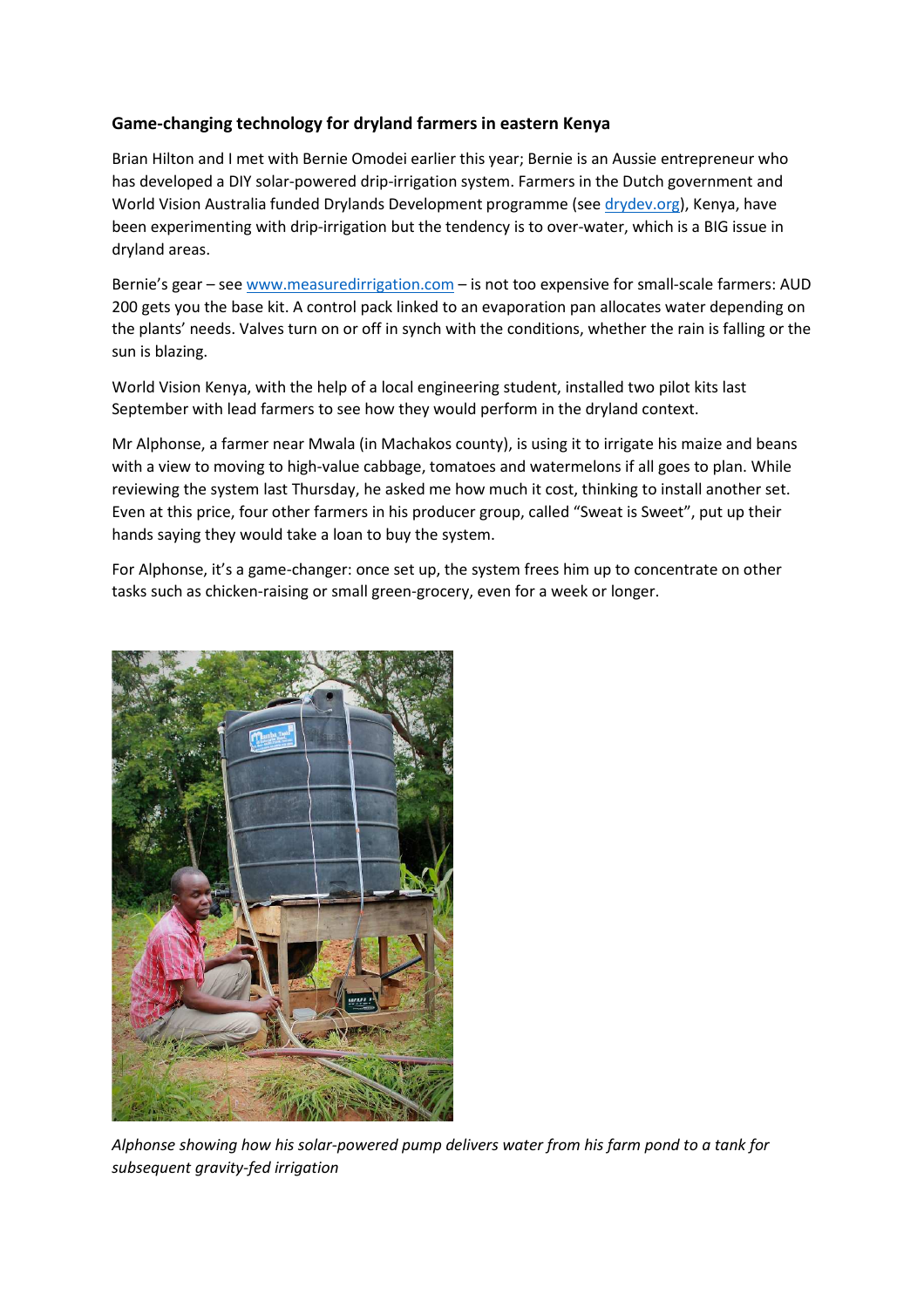

*"Sweat is Sweet" group examining Alphonse's evaporation pan, which ensures water is applied depending on the ambient conditions* 

A second farmer, Mr Stephen Kithusi, is using his system to produce watermelons. His plot is quite small, just 1/8 of an acre (approx. 500 m2), but is wall-to-wall seedlings planted into neat furrows. A 2,000 L tank mounted on a roof supplies water to the drippers by gravity feed, with daily application based on water loss (or gain) in Stephen's evaporation pan.

The potential income of a watermelon crop is impressive: Stephen hopes to produce at least three fruit per plant, each one weighing 5-7 kg. Fruit from the 1,200 seedlings in his patch, fetching the market price of 25 Ksh per kg (approx. USD 0.25 c/kg), would provide income of around 450,000 Ksh (USD 4,500) after just 8-10 weeks' growth. After deducting running costs, labour and input expenses, the profits remain very attractive for small-scale farmers who traditionally grew the staple crops of mung beans, maize and cowpeas.

The DryDev programme is offering to link Stephen with a market wholesaler that provides seeds, fertiliser inputs, and purchases the crop at a guaranteed market price, assisting with post-harvest logistics. The contract arrangement would give Stephen confidence to invest in his farm, such as installing a farm pond or ensuring he has sufficient tanks to deliver water by gravity-feed to his crops. He also thought such a contract arrangement would solve his marketing headache: even a small volume of watermelons or tomatoes that come into the small local market would force the price down. His family is also happy; securing a job outside the farm is no longer necessary.